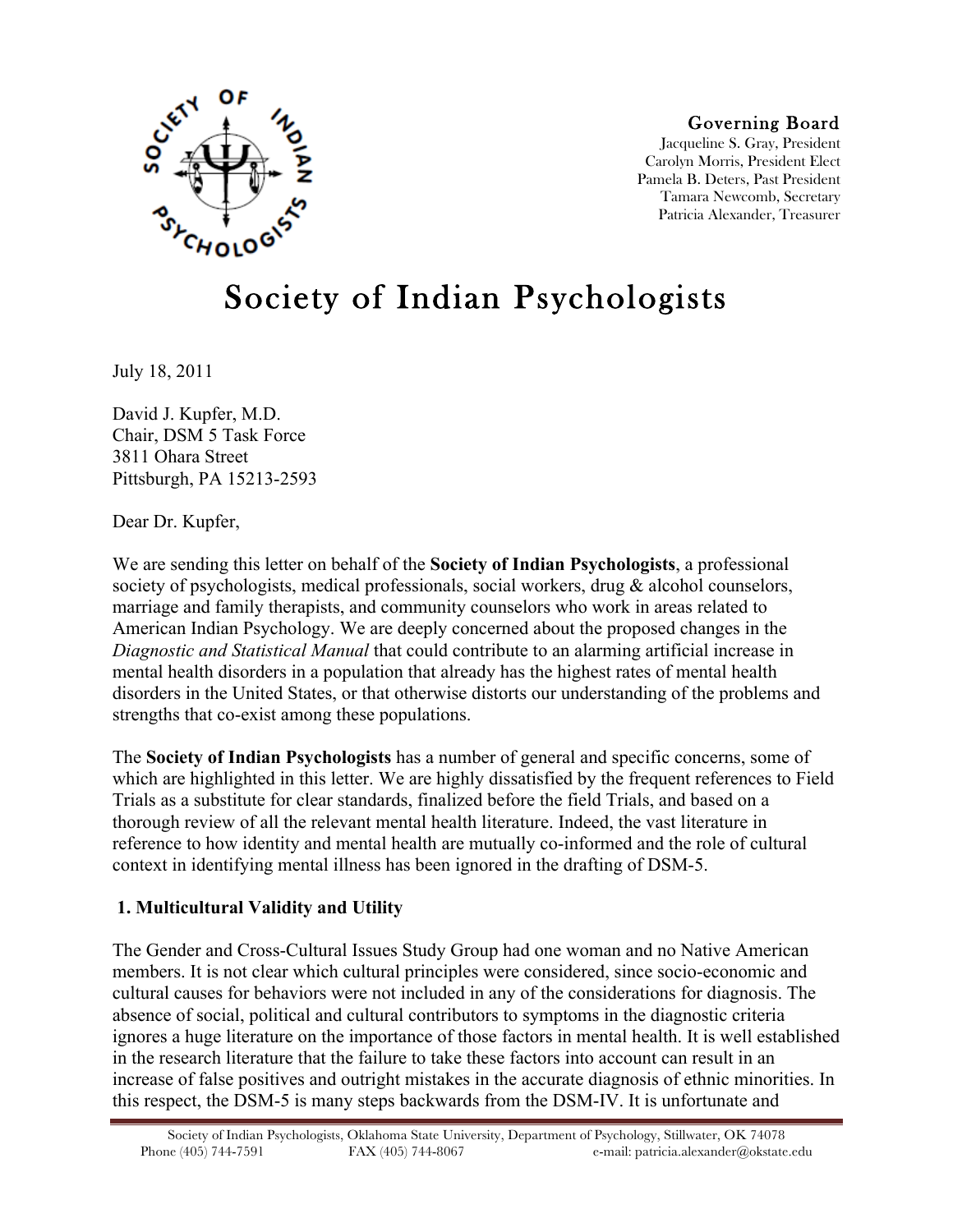unethical that the Task Force decided to ignore this literature, as the DSM-5 is a product that the insurance companies will likely insist that mental health professionals use for all ethnic groups in this country.

The world owes a debt of gratitude to the APA for its leadership in the development of the DSM. However, the DSM-5 is not an internal APA document. It is a service that psychiatry offers the world and is used by the full range of mental health professionals as well as primary care physicians.

There is a startling absence of mental health disciplines other than psychiatry within the groups that developed the DSM-5. The discipline of psychiatry represented 90% of the members across the Task Force, Study Groups, and Work Groups. Psychiatrists are among the smallest of the groups of mental health professionals who use the DSM. To treat the DSM as the privileged domain of predominantly White, predominantly male, U.S. psychiatrists is to abdicate responsibility for how the DSM is used in the U.S. and around the world. The DSM-5 illustrates a dangerously narrowed point of view in the continued evolution and development of the art and science of diagnosis, which could result in this DSM being considered parochial and of limited relevance. This is not a scientific path, nor one that speaks to advancing an understanding of the human mind, of mental health or of human well-being.

## **2. Concerns with Scientific Rigor – Diagnoses**

The clinical validity of a number of the diagnoses is in question, even by the DSM-5 Work Groups (as stated on the web-site descriptions). For example, there have been no systematic studies to determine the clinical validity of: Attenuated Psychosis Syndrome, Substance-Induced Psychotic Disorder, Disruptive Mood Dysregulation Disorder, Complex Somatic Symptom Disorder, Autism Spectrum Disorder, Premenstrual Dysphoric Disorder, Gender Dysphoria, Gender Dysphoria in Children, Genito-Pelvic Pain/Penetration Disorder, Post-Traumatic Stress disorder in Preschool Children. *(List not comprehensive.)* Nonetheless, these diagnoses are being field tested for reliability before clinical validity has been established.

A brief summary of our concerns are as follows. This is not a comprehensive list of our concerns.

Attenuated Psychosis Syndrome – This category has an alarmingly low threshold with NO longitudinal research supporting its clinical validity or specificity to avoid false positives. There is a great risk of stigmatizing ethnic minority and recent immigrant populations, who may have culturally based ways of expressing distress and concern that are unfamiliar to psychiatrists, who are overwhelmingly White and middle-to-upper class.

Substance-Induced Psychotic Disorder – There is no description for this disorder. Yet, it is being field tested.

Substance-Induced Anxiety Disorder - There is no description for this disorder. Yet, it is being field tested.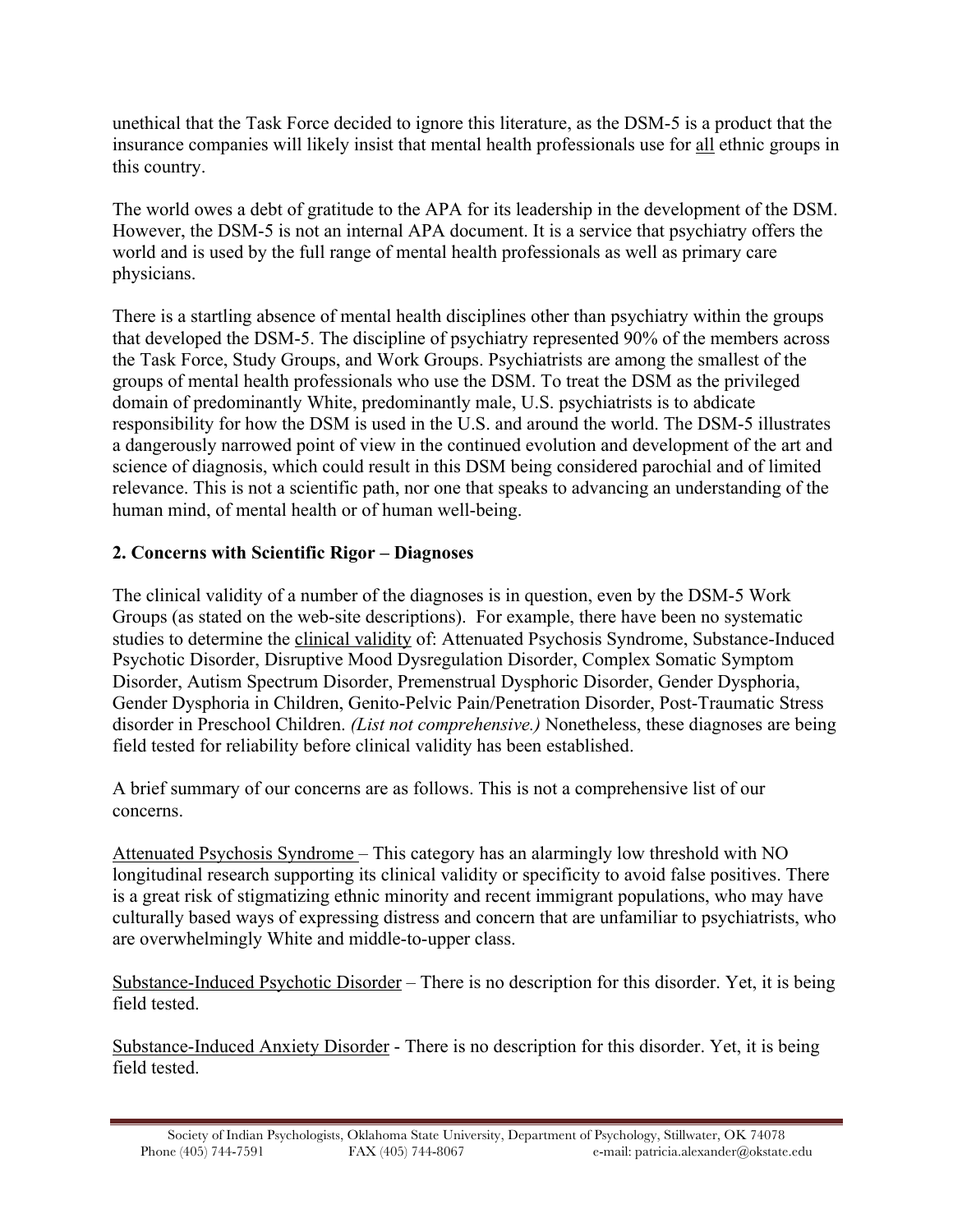Substance-Induced Obsessive-Compulsive or Related Disorders - There is no description for this disorder. Yet, it is being field tested.

Substance-Induced Dissociative Disorder - There is no description for this disorder. Yet, it is being field tested.

Substance-Induced Sexual Dysfunction - There is no description for this disorder. Yet, it is being field tested.

Disruptive Mood Dysregulation Disorder (Depressive Disorders) – There is no research showing the validity of distinguishing frequent temper outbursts from variable expressions of depression, personality disorders, epilepsy, dementia, or general lack of social and personal competence. This diagnosis could absolve people from taking responsibility for their subjective interpretations of events that others do not "dysregulate" around. It could also be used in forensic settings to excuse violent behavior stemming from those temper outbursts, such as hate crimes.

Complex Somatic Symptom Disorder - The definition of the pain element in this category is vague, with no guiding criteria. The symptoms that are listed are not well defined, leaving a lot of room for subject judgments that could mislabel cultural ways of dealing with pain.

Autism Spectrum Disorder – Prior discrete disorders have been collapsed into this new unified category, leaving less specificity for the group of these disorders in children. There is not a consensus on this among child clinicians and researchers. The Severity Scale for this category has not been tested for validity in identifying the children who might be excluded due to the collapse of the category. The Severity Scale ignores the sensory processing challenges exhibited by many children with these disorders. The different disorders require different interventions and different intensity of interventions. Autism 1, Autism 2, and Autism 3 can restrict services schools are willing to offer to children. The diagnosis of Autism 1 places a very serious label on children who previously would not have been identified as autistic.

Premenstrual Dysphoric Disorder – It has not been definitively established that this is a real and discrete disorder of the brain as opposed to a hormonal imbalance that may affect the brain, much like thyroid imbalances. Yet, hyper-thyroid and hypo-thyroid conditions are not in the DSM-5. Is the next inclusion to be Prostate Dysphoric Disorder, when men become frightened, depressed, and anxious (real disorders of the brain benefitting from treatment) when they find out they need surgical intervention to treat their prostates? Can the labeling of Menopause as a mental disorder be far behind?

Gender Dysphoria & Gender Dysphoria in Children – At one time, the APA considered homosexuality as a mental illness. It is not at all clear from the research that these diagnoses represent a real disorder of the brain as opposed to a subjective interpretation of the highly variable process of sexual identity development. The inclusion of children and adolescents in this possible diagnosis is of particular concern. The symptom lists and severity scales include variations in human sexuality development. This category has not been adequately researched for clinical validity.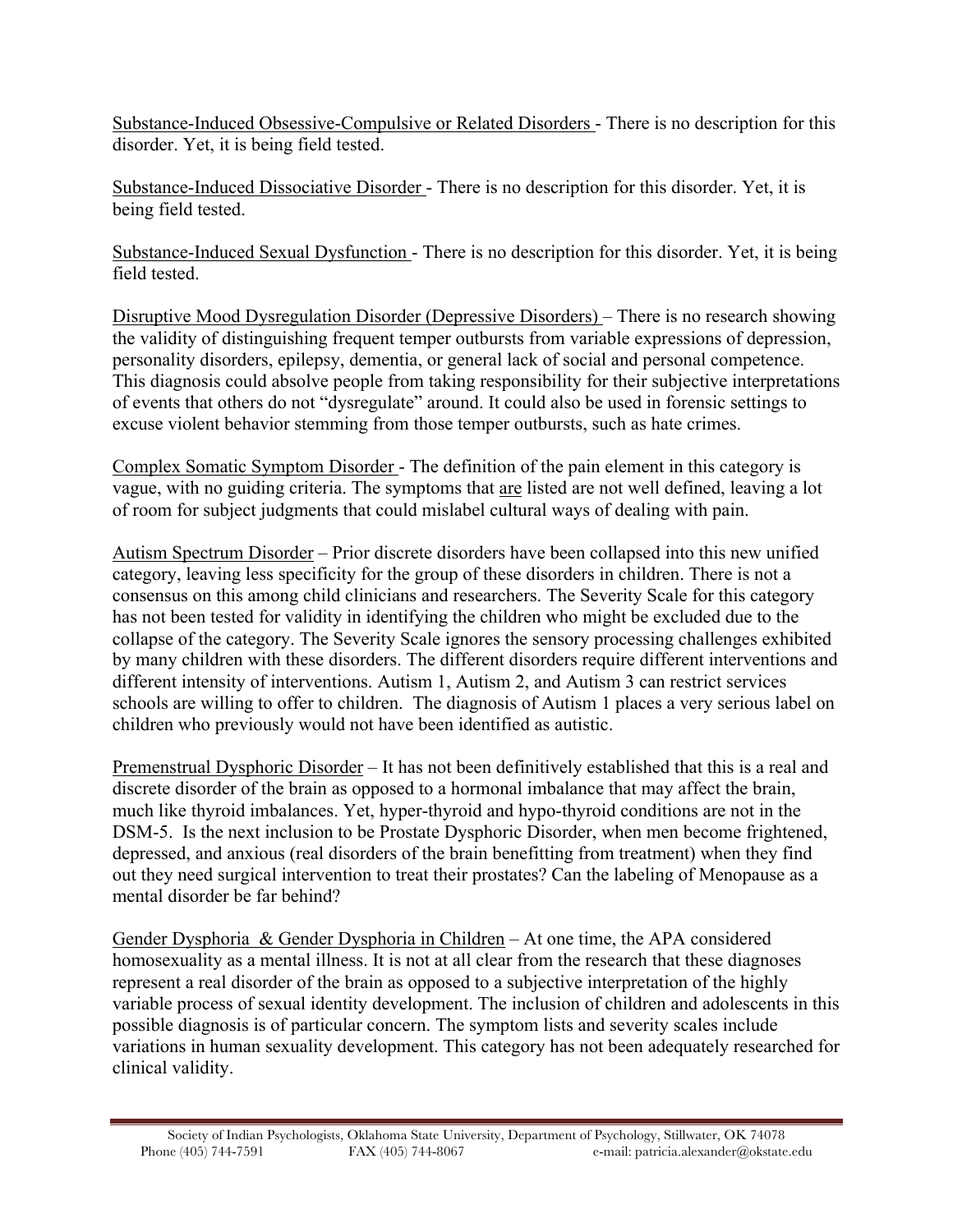Genito-Pelvic Pain/Penetration Disorder – This diagnosis confounds physical pain with mental pain in the same category. The description implies that physical pain upon intercourse indicates mental illness. Cultural and religious factors that could contribute to the expressions of pain are not included, thus running the risk of pathologizing groups of cultural and religious women, as well as women who have suffered vaginal mutilations.

Post-Traumatic Stress Disorder in Preschool Children - There is not consensus among the Work Group on the criteria. This diagnosis will have severity indicators but they are not there yet. Nonetheless, this is being field tested.

Posttraumatic Stress Disorder - For children, the inclusion of the loss of a parent or other attachment figure is being considered. How is the data for this going to be gathered? In the Field Trials that measure inter-rater reliability? Mixing criteria for adults and children in the same symptoms checklist, disregards developmental stages that influence how a person reacts to trauma and grief. The severity rubric focuses on the symptoms most likely to be seen in adults. The web-site states, *"The optimal number of required symptoms for both adults and children will be further examined with empirical data."* How? The Field Trials are testing inter-rater reliability, not clinical validity.

Grief – The treatment of grief in the DSM-5 is of particular concern. As has been pointed out by others, debilitating grief that lasts more than two months may be given the diagnosis of Major Depression. For a child, the loss of a parent may be diagnosed as Post Traumatic Stress Disorder. In previous responses to this, Dr. Regier has stated, "Watchful waiting is (an *sic*) important tool for all skilled clinicians. As a good internist might adopt a watch and wait attitude toward a diagnosable upper respiratory infection assuming that it is unlikely to progress to a pneumonia, so a good psychiatrist, on seeing an individual with major depression after bereavement, would start with a diagnostic)evaluation.")This response does not address our concern that the majority of distressed people never see a psychiatrist, particularly in Indian Country. Even for psychiatrists, the recognition of cultural variations in the expressions of grief is imperative. These cultural elements are unlikely to be recognized in the typical 15-20 minute psychiatry visit. Once again, the lack of consideration of cultural factors in the descriptions of diagnoses is likely to generate many false positives.

Other/Unspecified - Almost all the diagnostic families include non-specific diagnoses with no criteria. They are not in the Appendix, indicating a need for further research. Yet they are being field tested. For example: Unspecified Anxiety Disorder Unspecified Psychotic Disorder Unspecified Catatonic Disorder Other Specified Trauma- or Stressor- Induced Disorder Unspecified Trauma- or Stressor- Related Disorder Unspecified Gender Dysphoria Unspecified Paraphilic Disorder Other Specified Paraphilic Disorder Unspecified Disruptive or Impulse Control Disorder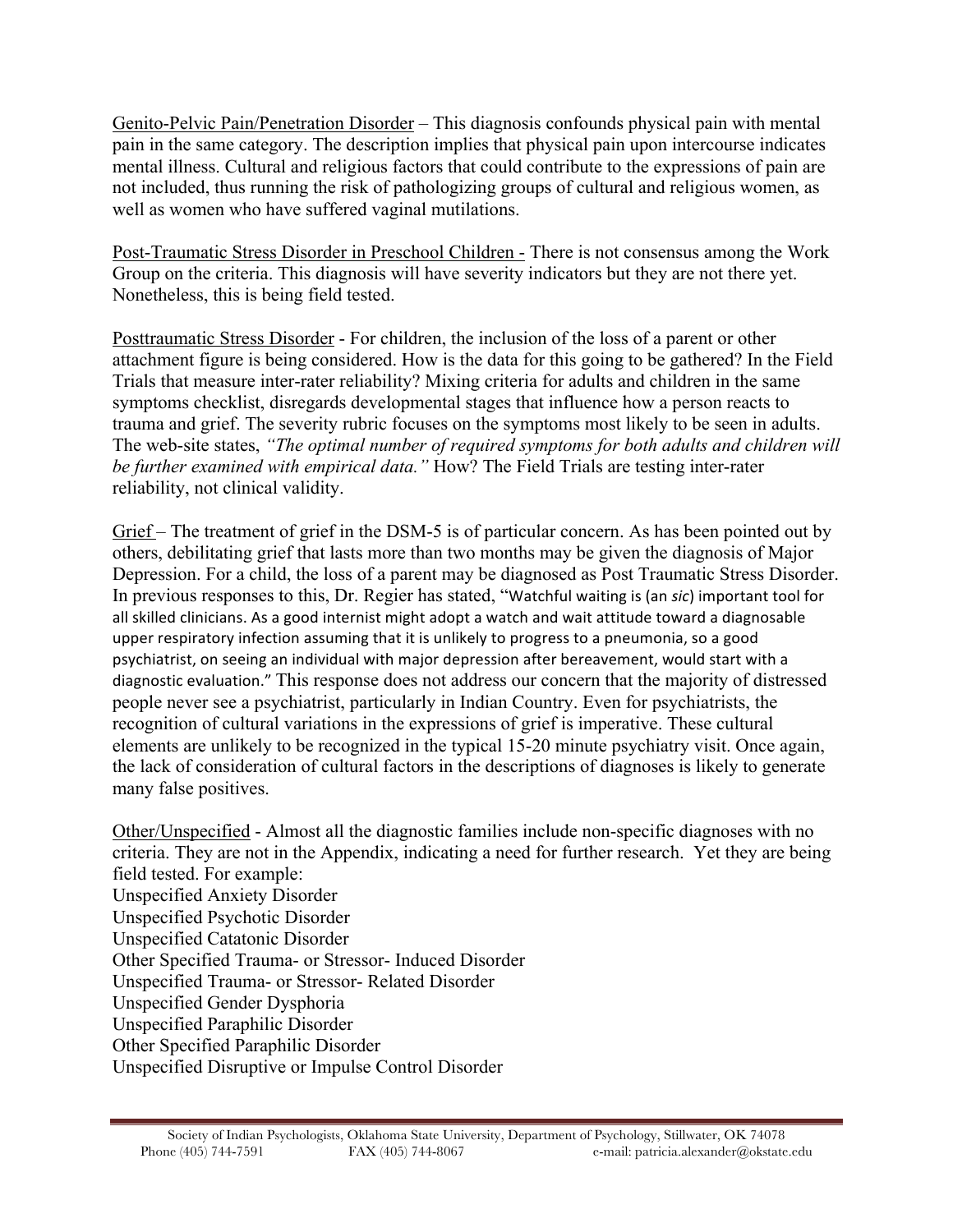#### **3. Concerns with Scientific Rigor – Severity Scales**

Most of the proposed severity indicators and suggested "tests" have not been thoroughly vetted and do not have psychometric reliability, although they may someday. They have been introduced in the draft of DSM-5 for the first time. Although they do not have established clinical validity, they are already being tested for inter-rater reliability in the Field Trials.

Personality disorders – The Work Group reported on the web-site that the Levels of Personality Functioning Scale was validated through literature review. This statement is alarming, since even beginning researchers know that a literature review establishes theoretical consistency. Validity is only established through population studies that prove the psychometric qualities are congruent with the theoretical intent. The Levels of Personality Functioning Scale is being tested through the Field Trial process for inter-rater reliability before validity has been established although the *Work Group stated on the web-site that further research on validity, reliability and utility is needed*.

Anxiety Disorders - There is a proposed severity measure that cuts across all Anxiety Disorders, which will take the place of separate, already validated measures. This measure has not been validated for either generalizability or specificity. It is being tested through the Field Trial process for inter-rater reliability.

Schizophrenia Spectrum Disorders – Once again, the descriptions are not finalized and yet they are being field tested. For the Classification of Longitudinal Course for Schizophrenia, the course specifiers "are to be worked on"! There is a 9-dimension rubric to rate severity across the spectrum. The clinical validity and specificity of this rubric has not been established. It is being tested through the Field Trial process for inter-rater reliability.

Schizotypal Personality Disorder - The web-site indicates that this disorder will have severity indicators but they are not there.

#### **4. Concerns with Scientific Rigor – Field Trials**

The symptom lists have not been finalized. The wording of many options on the various symptom lists has not been finalized. Many of the severity scales have not been tested for clinical validity. Having skipped the establishment of clarity and validity in the new diagnostic categories, the Field Trials are focused on "feasibility, clinical utility, and sensitivity/ responsiveness to change." We are dissatisfied that the Field Trials are basically inter-rater reliability studies that reify incomplete and outdated cultural frameworks and do not take into account solid multicultural as well as epidimiological research that emphasizes the necessity to do otherwise.

#### As taken from the web-site:

All assessment tools that will be utilized in this study (i.e., patient- and clinician-rated forms) will be available only in electronic forms. These assessment tools will include the cross-cutting dimensional measures (non-validated), the DSM-5 diagnostic checklist (with the wording still in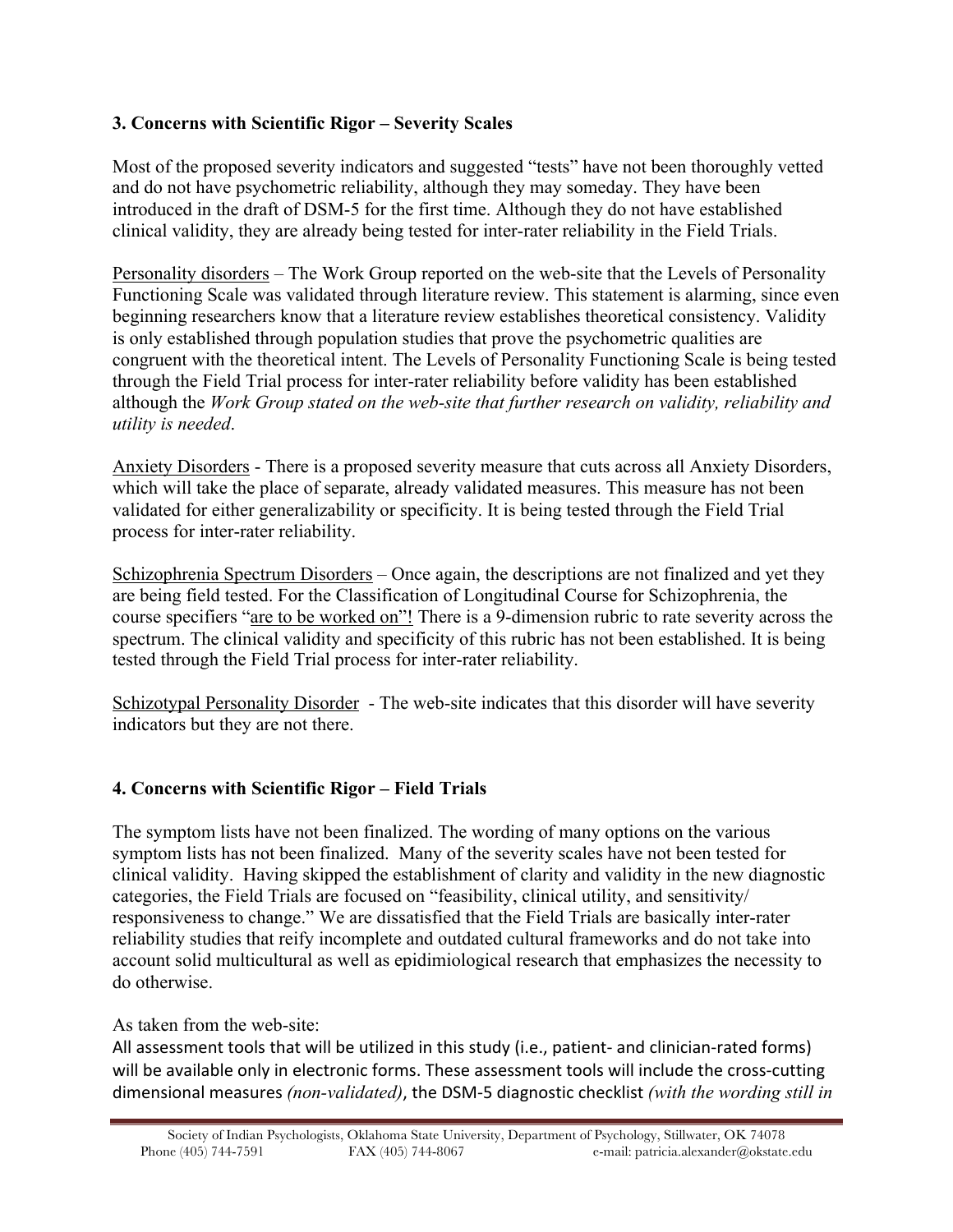*flux*), the list of diagnostic-specific severity measures *(non-validated)*, and the Clinical Utility Questionnaire. The feasibility of these assessment methods will be pilot tested prior to the start of the Field Trials. *(Italics ours.)* Even so, we are concerned that clinical utility has not been adequately explored for clinicians who are not psychiatrists, including family practice physicians, who treat the majority of ethnic minority members.

The Field Trials are designed to include 5,000 mental health professionals, 2,500 of them psychiatrists. This means the trials will be heavily weighted to large urban areas and middle to upper class populations who have access to psychiatrists. Clients must be able to use computers to be in the Field Trials. The methodology of the Field Trials has not been inclusive of rural ethnic minority populations, who have much higher percentages of poor and non-computer literate members. There is no outreach for rural and reservation settings.

The face-to-face unit of the Field Trials consists of structured interviews that ask direct questions. The previously mentioned large multicultural literature that the Task Force chose to ignore emphasizes that there are many people for whom interview-style questioning bares little cultural relevance. In these populations, the structured interview cannot ascertain the nature of human mental suffering.

### **5. Forensic Concerns**

For a number of diagnoses, including Disruptive Mood Dysregulation Disorder mentioned above, it appears that the potential for forensic misuse has been over looked. This is of grave concern to us, as Native Americans are over represented as crime victims in this country. We are concerned that the following diagnoses could offer a spurious and unscientific defense to a perpetrator in a criminal trial.

Paraphilic Coercive Disorder (appendix) - Rape is a crime, not a disorder.

Frotteuristic Disorder – This diagnosis requires three crimes.

Pedohebephilic Disorder – Again, this diagnosis has the potential for excusing pedophilia under the guise of a mental illness.

# **6. Organization of the Multiaxial System**

We are dissatisfied that cultural variation has not been given adequate permeation into the whole of the DSM-5. Cultural fit, cultural context, and a person's spiritual orientation should be given its own Axis every diagnosis. For many minority cultures, the fact of trans-generational transmission of trauma must be understood and considered in every diagnostic assessment.

We are not in favor of the proposed collapse of Axes I – III. The separation of state, trait and medical factors gives much better specificity of diagnoses. The separate axes encourage busy clinicians to look at each category. One combined axis is likely to result in a less complete picture of the patient.